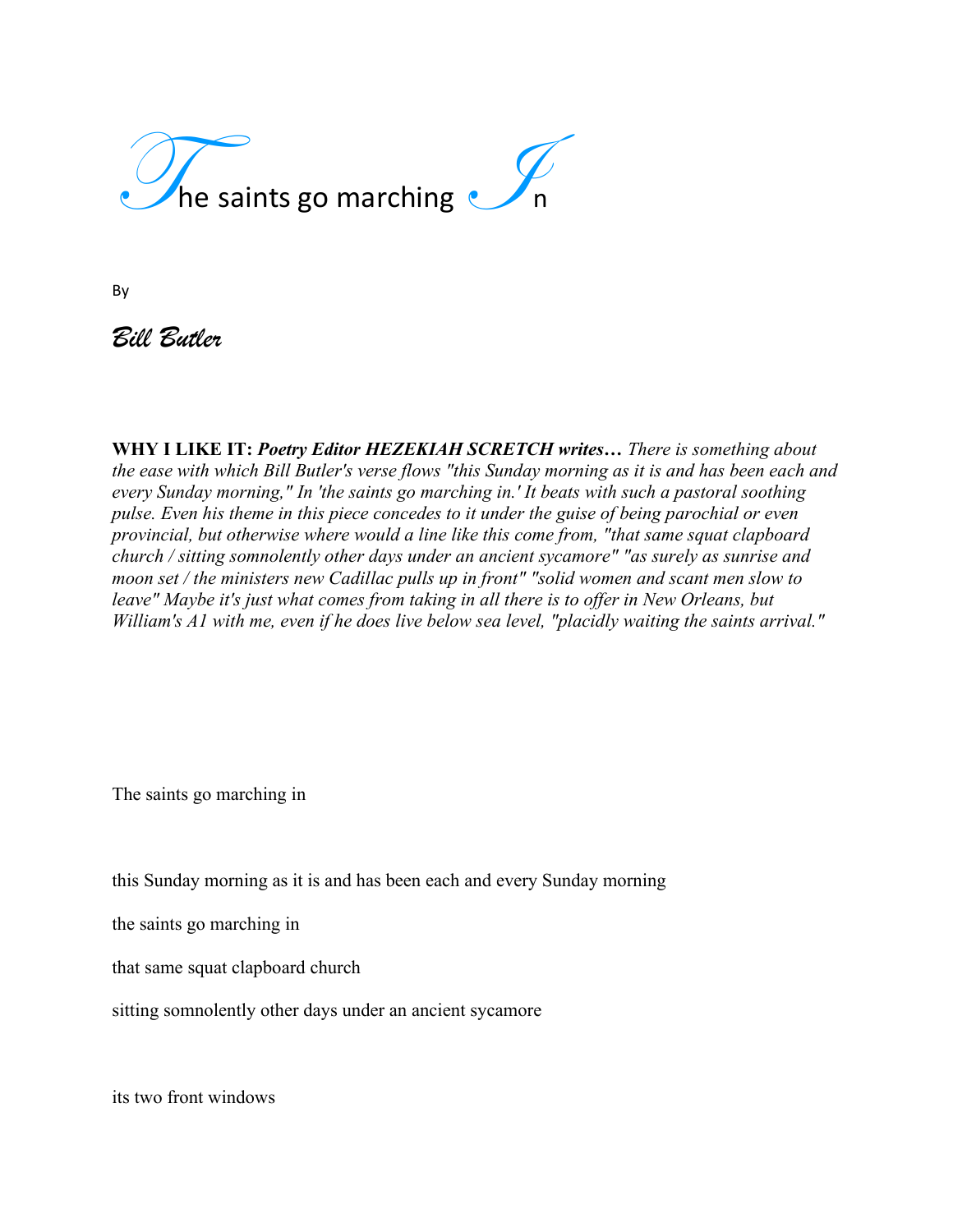framing the plain white- washed door seem to watch us pass by watch all pass by each day but Sunday placidly waiting the saints arrival

and this Sunday morning as surely as sunrise and moonset the minister's new Cadillac pulls up in front and within moments the church is alive again awaiting the saints

the Word is spoken and spread among the saints their voices raise in praise blessing all within and those passing wooden floors creak and groan accompanied by the scuffling of pews

by mid afternoon the service has been over lunch shared and eaten solid women and the scant few men slow to leave stand in the dusty yard saints reluctant to march home